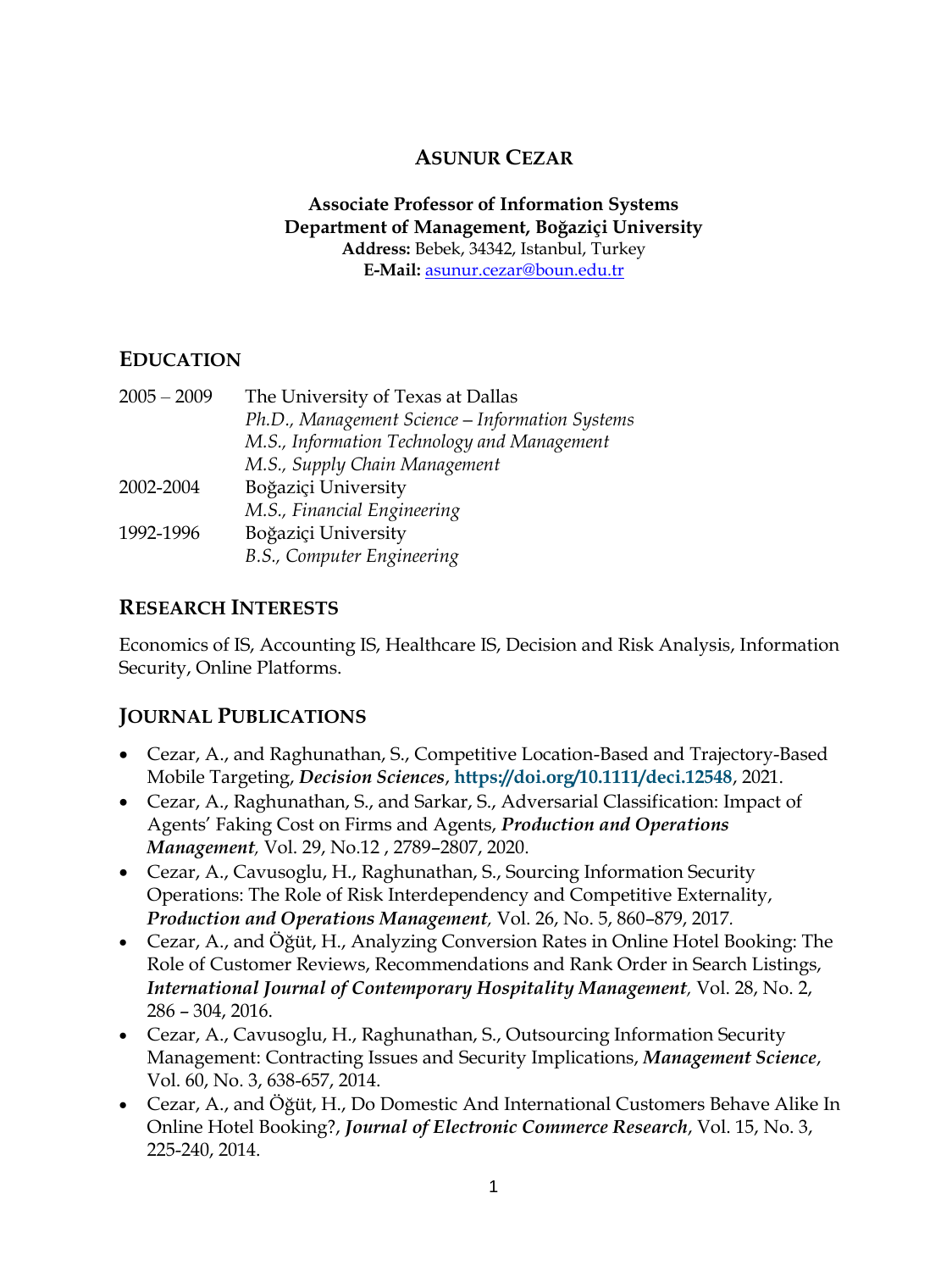• Menon, N. M., Yaylacicegi, U., Cezar, A., Differential Effects of the Two Types of Information Systems: A Hospital-Based Study, *Journal of Management Information Systems,* Vol. 26, No.1, 297 – 316, 2009.

### **BOOK CHAPTERS**

 Cezar, A., Cavusoglu, H., Raghunathan, S., Competition, Speculative Risks, and IT Security Outsourcing, *Economics of Information security and Privacy*, eds. T. Moore, D. Pym and C. Ioannidis, Springer, June 2010.

### **PEER REVIEWED PROCEEDINGS**

- Cezar, A., and Raghunathan, S., Competitive Mobile Marketing and its Impact on the Mobile Eco System, *24th European Conference on Information Systems (ECIS 2016)*, Istanbul, June 2016.
- Öğüt, H., Cezar, A., Güven, M., An Empirical Analysis of Demand for Mobile Services in Turkey, Proceedings of the *21st Annual Conference of the Economic Research Forum (ERF)*, Tunis, March 2015.
- Cezar, A., and Öğüt, H., The Determinants Of Domestic And International Visitors' Online Hotel Booking, Proceedings of the *Eighth International Strategic Management Conference*, Barcelona, June 2012.
- Öğüt, H., and Cezar, A., The Factors Affecting Writing Reviews In Hotel Websites, Proceedings of the *Eighth International Strategic Management Conference*, Barcelona, June 2012.
- Cezar, A., Cavusoglu, H., Raghunathan, S., Outsourcing Information Security Management: Contracting Issues and Security Implications, Proceedings of the *Ninth Workshop on the Economics of Information Security (WEIS 2010)*, Harvard University, Boston, June, 2010.
- Cezar, A., Cavusoglu, H., Raghunathan, S., Competition, Speculative Risks, and IT Security Outsourcing, Proceedings of the *Eighth Workshop on the Economics of Information Security (WEIS 2009)*, University of London, England, June, 2009.
- Cezar, A., Cavusoglu, H., Raghunathan, S., Impact of Competition on Firms' Decisions to Outsource IT Security, Proceedings of *Secure Knowledge Management Workshop (SKM 2008)*, Dallas, TX, November, 2008.
- Cezar, A., Cavusoglu, H., Raghunathan, S., Impact of Competition on Firms' Decisions to Outsource IT Security, Proceedings of the *[Conference on Information](http://www.rhsmith.umd.edu/doit/cist2008)  [Systems and Technology](http://www.rhsmith.umd.edu/doit/cist2008) (CIST 2008)*, Washington, DC, October, 2008.
- Cezar, A., Raghunathan, S., Sarkar, S., Adversarial Classification When Even Good Types Can Fake, Proceedings of the *Workshop on Information Technology and Systems (WITS 2007)*, Montreal, Canada, December, 2007.